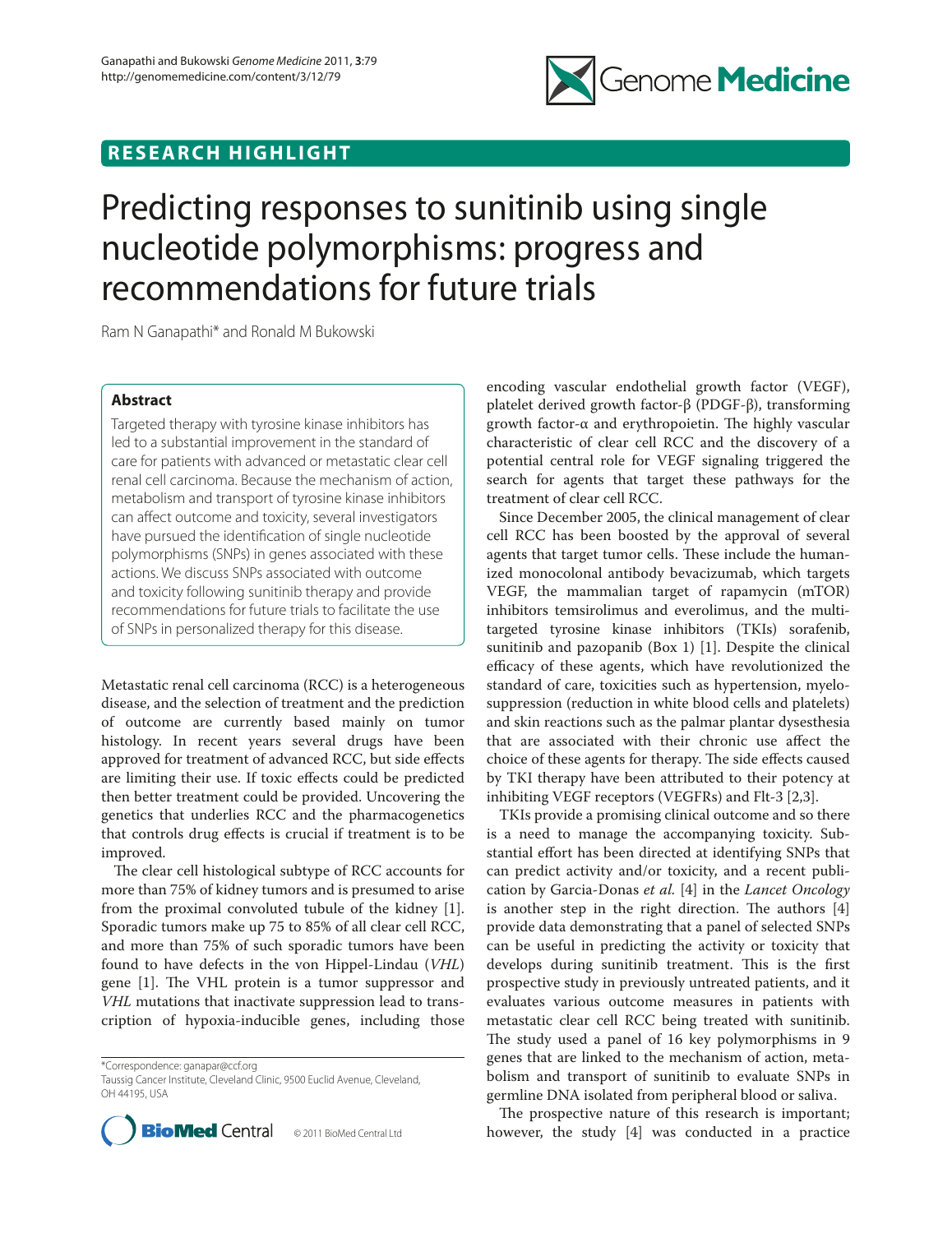| <b>Multikinase inhibitors</b>       |  |
|-------------------------------------|--|
| Sunitinib                           |  |
| Pazopanib                           |  |
| Sorafenib                           |  |
| <b>VEGF inhibition and cytokine</b> |  |
| Bevacizumab and interferon-g        |  |
| mTOR inhibitors                     |  |
| <b>Fverolimus</b>                   |  |
| Temsirolimus                        |  |
| <b>Cytokines</b>                    |  |
| 2                                   |  |
| Interferon-a                        |  |
| Chemotherapy                        |  |

setting, with no protocol guidance for investigators regarding dose levels, dose adjustments and clinical evaluations. As an example, 10% of patients received starting doses of less than the recommended standard level of 50 mg/day of sunitinib. The primary determinant of efficacy used in this work is progression-free survival (PFS); however, in an uncontrolled setting determination of PFS is sometimes problematic because of the risk of investigator and/or patient bias. In addition, no data are provided about the frequency of missed scans, which can influence PFS determination [5], and 11 of 101  $(>10%)$ patients were eliminated from the analysis for various reasons. Therefore, the clinical trial design and data collection procedures are unclear and may represent critical issues for evaluation of the SNP data. Finally, the optimal efficacy endpoint is overall survival; use of surrogates such as PFS and/or response may be acceptable if overall survival is confounded by the study design or subsequent therapy. A limitation is that this study and others have evaluated several overlapping SNPs for response and/or toxicity following treatment with sunitinib in patients with metastatic clear cell RCC, yet there is no consensus on a set of 'predictive' SNPs. Despite these drawbacks, the authors [4] identified polymorphisms in the cytochrome P450 gene *CYP3A5\*1* and *VEGFR3* that correlate with tolerability and response, respectively, to sunitinib treatment.

The strategy to evaluate germline DNA as described in this study and used by others certainly provides a convenient and reliable source of high quality DNA for SNP analysis. Thus, one would expect that, at least with enzymes involved in sunitinib metabolism, such as CYP3A5\*1 (rs776746), polymorphisms in the germline DNA should provide consistent data for toxicity between studies [4,6]. The data of Garcia-Donas *et al.* [4] clearly outline a significant role for allelic genotypic differences in CYP3A5\*1 (rs776746) that are correlated with dose reductions, whereas that of van der Veldt *et al.* [6] describes a significant correlation with PFS for the same polymorphism. Similarly, VEGFR3 (rs307826) had an effect on PFS in the study by Garcia-Donas *et al.* [4] but a similar association was not reported in the study by van der Veldt *et al.* [6].

As the study by Garcia-Donas *et al.* [4] exclusively evaluated untreated patients, whereas the van der Veldt *et al.* [6] study examined treatment-naïve and previously treated patients, previous treatment may be relevant in defining the role of a specific SNP. Garcia-Donas *et al.* [4] identified two VEGFR3 polymorphisms (rs307826 and rs307821) that had a significant effect on PFS. However, an obvious piece of data that is lacking in all studies evaluating SNPs in TKI-treated patients [4,6-9] is the effect of dose or of dose modifications on pharmacokinetics and circulating VEGF/VEGFR levels. Also, is there a correlation between genotype frequency for a particular SNP in germline DNA and the paired genomic tumor DNA from the same patient? The study by Kim *et al.* [9] indicated a greater than 98% correlation between the genotype for VEGF and VEGFR2 SNPs in paired germline and tumor DNA, suggesting that using germline DNA for analysis of SNPs in patients treated with TKIs could be informative.

Another important aspect is the effect of previous treatment on PFS. For example, Xu *et al.* [8] evaluated the efficacy of the TKI pazopanib in treatment-naïve and previously treated patients and identified polymorphisms in the interleukin 8 (*IL8*), hypoxia-inducible factor 1 alpha (*HIF1A*) and *VEGFA* genes that were associated with PFS or response rate. Although these data are related to treatment with pazopanib and not sunitinib, this information should be considered in the context of a patient who is refractory to sunitinib being subsequently treated with sorafenib, pazopanib or an mTOR inhibitor. Thus, delineating the predictive role of SNPs in treatment-naïve and previously treated patients could be important in defining SNPs as a biomarker on which to base the choice of drug for therapy.

A further consideration is that because germline DNA is used for analysis of SNPs, the role of the host response to the TKI or mTOR inhibitor becomes paramount, because the precise mechanism of action for anti-tumor activity of these targeted agents is yet to be defined. It would also be useful to identify a subset of SNPs from different genes, for example, those encoding VEGF and VEGFR2, associated with a signaling pathway and outcome, as described by Kim *et al.* [9] in their study evaluating metastatic clear cell RCC patients treated with sunitinib, because this could emphasize the relative